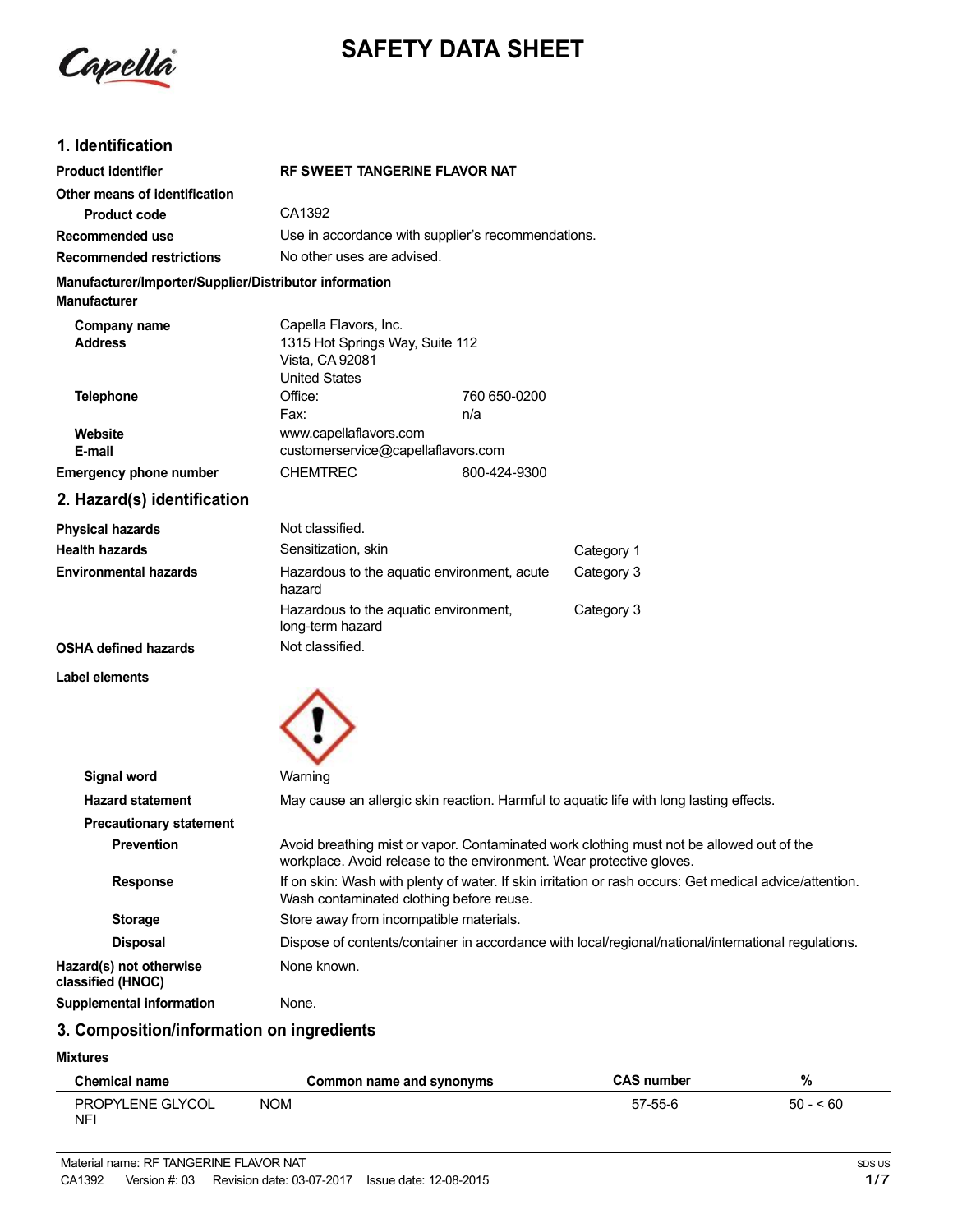| <b>Chemical name</b>                                                         | Common name and synonyms                                                                                                                                                                                                                                                                                                                                                                                                                                              | <b>CAS number</b> | $\%$      |
|------------------------------------------------------------------------------|-----------------------------------------------------------------------------------------------------------------------------------------------------------------------------------------------------------------------------------------------------------------------------------------------------------------------------------------------------------------------------------------------------------------------------------------------------------------------|-------------------|-----------|
| TANGERINE OIL 5X CA (C&A)<br><b>NOP</b>                                      |                                                                                                                                                                                                                                                                                                                                                                                                                                                                       | 8008-31-9         | $5 - 10$  |
| Other components below reportable levels                                     |                                                                                                                                                                                                                                                                                                                                                                                                                                                                       |                   | $30 - 40$ |
|                                                                              | *Designates that a specific chemical identity and/or percentage of composition has been withheld as a trade secret.                                                                                                                                                                                                                                                                                                                                                   |                   |           |
| 4. First-aid measures                                                        |                                                                                                                                                                                                                                                                                                                                                                                                                                                                       |                   |           |
| <b>Inhalation</b>                                                            | Move to fresh air. Call a physician if symptoms develop or persist.                                                                                                                                                                                                                                                                                                                                                                                                   |                   |           |
| <b>Skin contact</b>                                                          | Remove contaminated clothing immediately and wash skin with soap and water. In case of<br>eczema or other skin disorders: Seek medical attention and take along these instructions.                                                                                                                                                                                                                                                                                   |                   |           |
| Eye contact                                                                  | Rinse with water. Get medical attention if irritation develops and persists.                                                                                                                                                                                                                                                                                                                                                                                          |                   |           |
| Ingestion                                                                    | Rinse mouth. Get medical attention if symptoms occur.                                                                                                                                                                                                                                                                                                                                                                                                                 |                   |           |
| <b>Most important</b><br>symptoms/effects, acute and<br>delayed              | May cause an allergic skin reaction. Dermatitis. Rash.                                                                                                                                                                                                                                                                                                                                                                                                                |                   |           |
| Indication of immediate<br>medical attention and special<br>treatment needed | Provide general supportive measures and treat symptomatically. Keep victim under observation.<br>Symptoms may be delayed.                                                                                                                                                                                                                                                                                                                                             |                   |           |
| <b>General information</b>                                                   | Ensure that medical personnel are aware of the material(s) involved, and take precautions to<br>protect themselves. Wash contaminated clothing before reuse.                                                                                                                                                                                                                                                                                                          |                   |           |
| 5. Fire-fighting measures                                                    |                                                                                                                                                                                                                                                                                                                                                                                                                                                                       |                   |           |
| Suitable extinguishing media                                                 | Alcohol resistant foam. Powder. Carbon dioxide (CO2).                                                                                                                                                                                                                                                                                                                                                                                                                 |                   |           |
| <b>Unsuitable extinguishing</b><br>media                                     | Do not use water jet as an extinguisher, as this will spread the fire.                                                                                                                                                                                                                                                                                                                                                                                                |                   |           |
| Specific hazards arising from<br>the chemical                                | During fire, gases hazardous to health may be formed.                                                                                                                                                                                                                                                                                                                                                                                                                 |                   |           |
| Special protective equipment<br>and precautions for firefighters             | Self-contained breathing apparatus and full protective clothing must be worn in case of fire.                                                                                                                                                                                                                                                                                                                                                                         |                   |           |
| <b>Fire fighting</b><br>equipment/instructions                               | Move containers from fire area if you can do so without risk.                                                                                                                                                                                                                                                                                                                                                                                                         |                   |           |
| <b>Specific methods</b>                                                      | Use standard firefighting procedures and consider the hazards of other involved materials.                                                                                                                                                                                                                                                                                                                                                                            |                   |           |
| <b>General fire hazards</b>                                                  | No unusual fire or explosion hazards noted.                                                                                                                                                                                                                                                                                                                                                                                                                           |                   |           |
| 6. Accidental release measures                                               |                                                                                                                                                                                                                                                                                                                                                                                                                                                                       |                   |           |
| Personal precautions,<br>protective equipment and<br>emergency procedures    | Keep unnecessary personnel away. Keep people away from and upwind of spill/leak. Wear<br>appropriate protective equipment and clothing during clean-up. Avoid breathing mist or vapor. Do<br>not touch damaged containers or spilled material unless wearing appropriate protective clothing.<br>Ensure adequate ventilation. Local authorities should be advised if significant spillages cannot be<br>contained. For personal protection, see section 8 of the SDS. |                   |           |
| <b>Methods and materials for</b><br>containment and cleaning up              | Use water spray to reduce vapors or divert vapor cloud drift. Prevent entry into waterways, sewer,<br>basements or confined areas.                                                                                                                                                                                                                                                                                                                                    |                   |           |
|                                                                              | Large Spills: Stop the flow of material, if this is without risk. Dike the spilled material, where this is<br>possible. Absorb in vermiculite, dry sand or earth and place into containers. Following product<br>recovery, flush area with water.                                                                                                                                                                                                                     |                   |           |
|                                                                              | Small Spills: Wipe up with absorbent material (e.g. cloth, fleece). Clean surface thoroughly to<br>remove residual contamination.                                                                                                                                                                                                                                                                                                                                     |                   |           |
|                                                                              | Never return spills to original containers for re-use. For waste disposal, see section 13 of the SDS.                                                                                                                                                                                                                                                                                                                                                                 |                   |           |
| <b>Environmental precautions</b>                                             | Avoid release to the environment. Inform appropriate managerial or supervisory personnel of all<br>environmental releases. Prevent further leakage or spillage if safe to do so. Avoid discharge into<br>drains, water courses or onto the ground.                                                                                                                                                                                                                    |                   |           |
| 7. Handling and storage                                                      |                                                                                                                                                                                                                                                                                                                                                                                                                                                                       |                   |           |
| Precautions for safe handling<br>Conditions for safe storage,                | Avoid breathing mist or vapor. Avoid contact with eyes, skin, and clothing. Avoid prolonged<br>exposure. Provide adequate ventilation. Wear appropriate personal protective equipment. Avoid<br>release to the environment. Observe good industrial hygiene practices.<br>Store in original tightly closed container. Store away from incompatible materials (see Section 10                                                                                          |                   |           |
| including any incompatibilities                                              | of the SDS).                                                                                                                                                                                                                                                                                                                                                                                                                                                          |                   |           |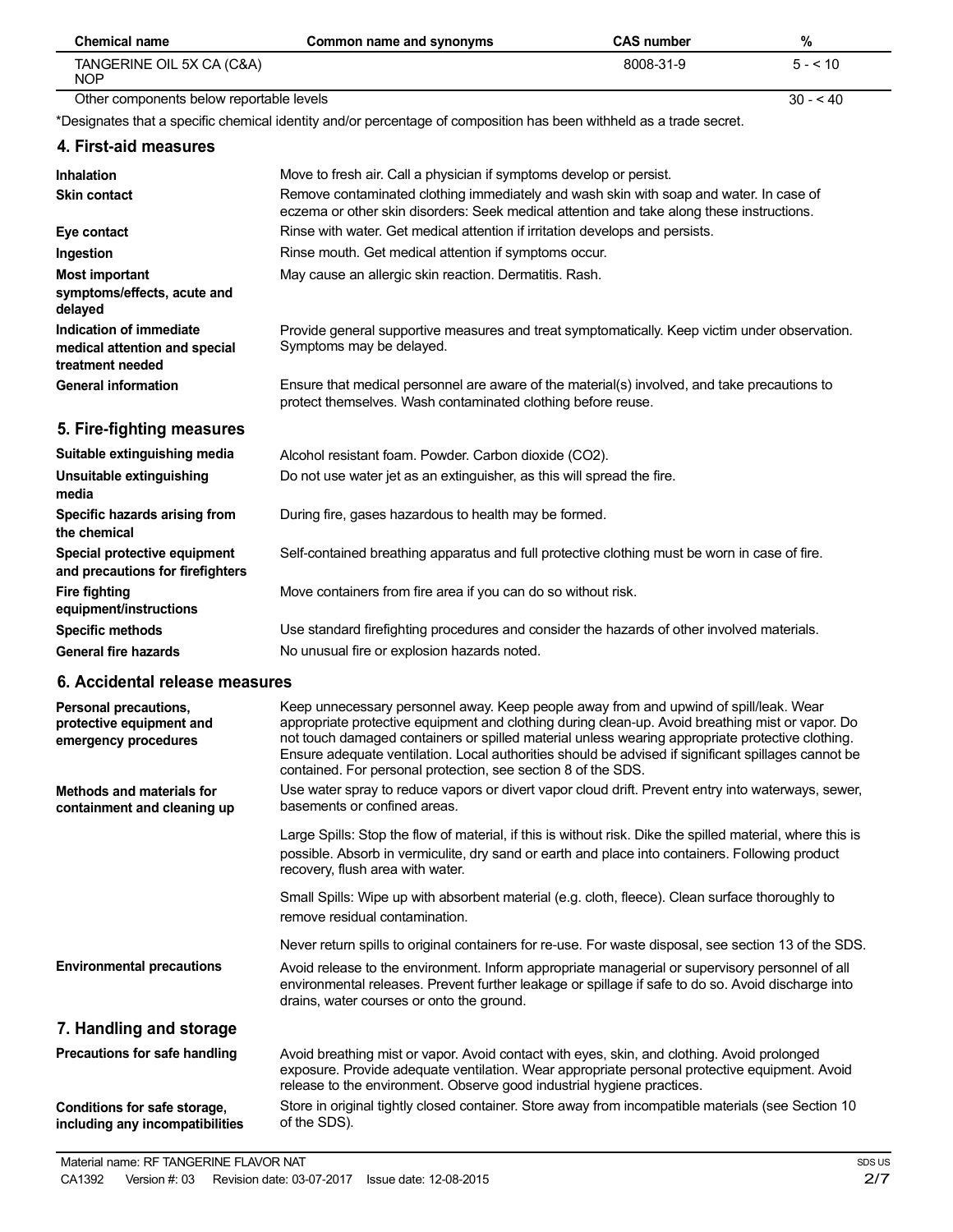# **8. Exposure controls/personal protection**

**US. Workplace Environmental Exposure Level (WEEL) Guides**

### **Occupational exposure limits**

The following constituents are the only constituents of the product which have a PEL, TLV or other recommended exposure limit. At this time, the other constituents have no known exposure limits.

| <b>Components</b>                                | US. WORKDIACE ENVIRONMENTAL EXPOSURE LEVEL (WEEL) GUIDES                                                                                                                                                                                                                                                                                                                                               | Value       | <b>Form</b> |
|--------------------------------------------------|--------------------------------------------------------------------------------------------------------------------------------------------------------------------------------------------------------------------------------------------------------------------------------------------------------------------------------------------------------------------------------------------------------|-------------|-------------|
|                                                  | Type                                                                                                                                                                                                                                                                                                                                                                                                   |             |             |
| <b>PROPYLENE GLYCOL</b><br>NOM NFI (CAS 57-55-6) | TWA                                                                                                                                                                                                                                                                                                                                                                                                    | 10 mg/m $3$ | Aerosol.    |
| <b>Biological limit values</b>                   | No biological exposure limits noted for the ingredient(s).                                                                                                                                                                                                                                                                                                                                             |             |             |
| Appropriate engineering<br>controls              | Good general ventilation (typically 10 air changes per hour) should be used. Ventilation rates<br>should be matched to conditions. If applicable, use process enclosures, local exhaust ventilation,<br>or other engineering controls to maintain airborne levels below recommended exposure limits. If<br>exposure limits have not been established, maintain airborne levels to an acceptable level. |             |             |
|                                                  | Individual protection measures, such as personal protective equipment                                                                                                                                                                                                                                                                                                                                  |             |             |
| Eye/face protection                              | Face shield is recommended. Wear safety glasses with side shields (or goggles).                                                                                                                                                                                                                                                                                                                        |             |             |
| <b>Skin protection</b>                           |                                                                                                                                                                                                                                                                                                                                                                                                        |             |             |
| Hand protection                                  | Wear appropriate chemical resistant gloves.                                                                                                                                                                                                                                                                                                                                                            |             |             |
| <b>Other</b>                                     | Wear appropriate chemical resistant clothing. Use of an impervious apron is recommended.                                                                                                                                                                                                                                                                                                               |             |             |
| <b>Respiratory protection</b>                    | In case of insufficient ventilation, wear suitable respiratory equipment.                                                                                                                                                                                                                                                                                                                              |             |             |
| <b>Thermal hazards</b>                           | Wear appropriate thermal protective clothing, when necessary.                                                                                                                                                                                                                                                                                                                                          |             |             |
| <b>General hygiene</b><br>considerations         | Always observe good personal hygiene measures, such as washing after handling the material<br>and before eating, drinking, and/or smoking. Routinely wash work clothing and protective<br>equipment to remove contaminants. Contaminated work clothing should not be allowed out of the<br>workplace.                                                                                                  |             |             |

### **9. Physical and chemical properties**

| Appearance                                        |                                               |
|---------------------------------------------------|-----------------------------------------------|
| <b>Physical state</b>                             | Liquid.                                       |
| Form                                              | Liquid.                                       |
| Color                                             | Not available.                                |
| Odor                                              | Not available.                                |
| <b>Odor threshold</b>                             | Not available.                                |
| рH                                                | Not available.                                |
| Melting point/freezing point                      | -74.2 $\degree$ F (-59 $\degree$ C) estimated |
| Initial boiling point and boiling<br>range        | 370.76 °F (188.2 °C) estimated                |
| <b>Flash point</b>                                | $>$ 220.0 °F ( $>$ 104.4 °C)                  |
| <b>Evaporation rate</b>                           | Not available.                                |
| Flammability (solid, gas)                         | Not applicable.                               |
| Upper/lower flammability or explosive limits      |                                               |
| <b>Flammability limit - lower</b><br>(%)          | 2.6 % estimated                               |
| <b>Flammability limit - upper</b><br>(%)          | 12.6 % estimated                              |
| Explosive limit - lower (%)                       | Not available.                                |
| Explosive limit - upper (%)                       | Not available.                                |
| Vapor pressure                                    | 0.11 hPa estimated                            |
| Vapor density                                     | Not available.                                |
| <b>Relative density</b>                           | Not available.                                |
| Solubility(ies)                                   |                                               |
| Solubility (water)                                | Not available.                                |
| <b>Partition coefficient</b><br>(n-octanol/water) | Not available.                                |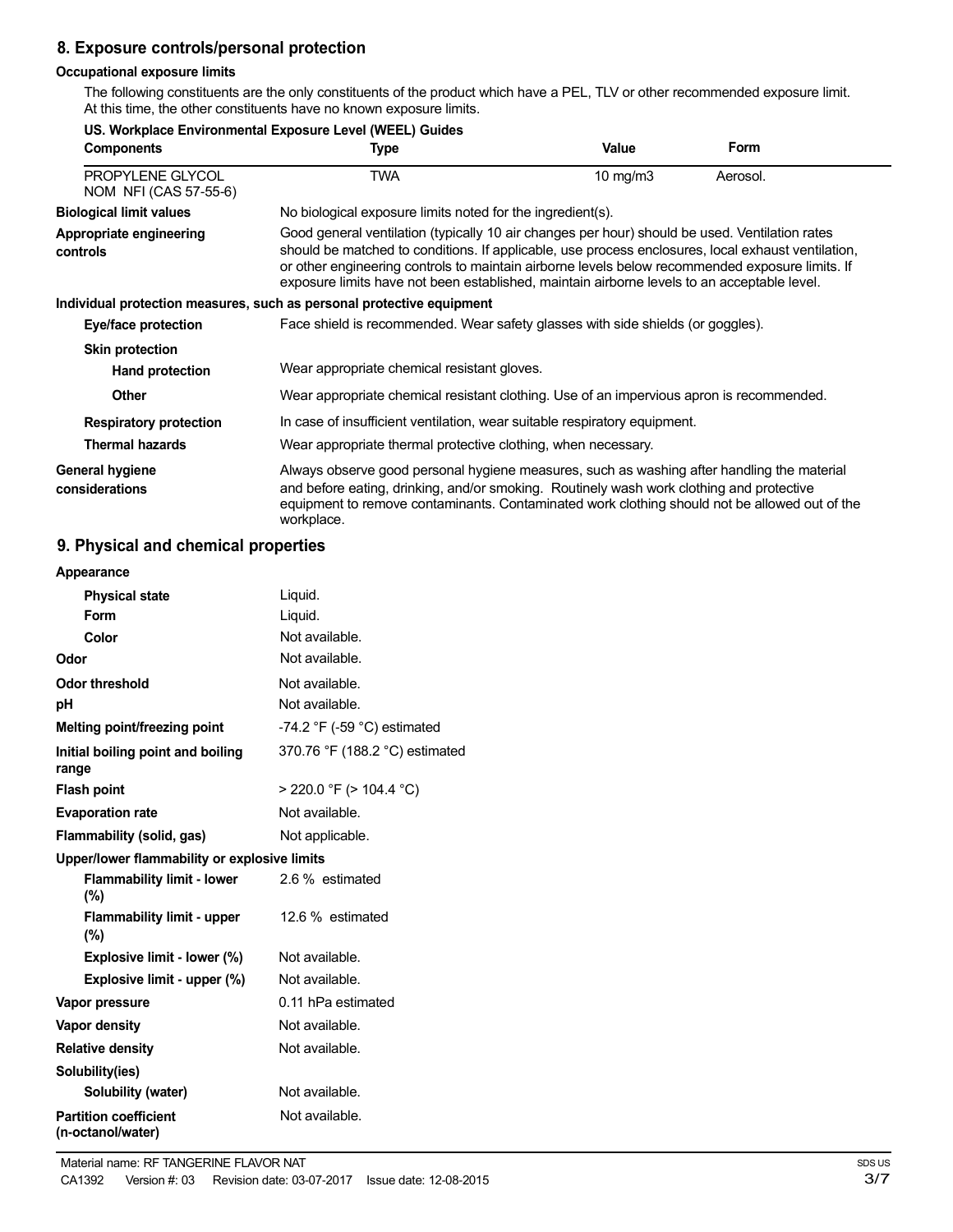| <b>Auto-ignition temperature</b> | 700 °F (371.11 °C) estimated                                                                  |
|----------------------------------|-----------------------------------------------------------------------------------------------|
| Decomposition temperature        | Not available.                                                                                |
| <b>Viscosity</b>                 | Not available.                                                                                |
| <b>Other information</b>         |                                                                                               |
| <b>Density</b>                   | 1.04 g/cm3 estimated                                                                          |
| <b>Explosive properties</b>      | Not explosive.                                                                                |
| <b>Flammability class</b>        | Combustible IIIB estimated                                                                    |
| <b>Oxidizing properties</b>      | Not oxidizing.                                                                                |
| <b>Refractive index</b>          | 1.3889 - 1.4189                                                                               |
| Specific gravity                 | $1.03 - 1.06$                                                                                 |
| 10. Stability and reactivity     |                                                                                               |
| <b>Reactivity</b>                | The product is stable and non-reactive under normal conditions of use, storage and transport. |

| Reactivity                                   | The product is stable and non-leadive under nomial conditions or use, storage and transport. |
|----------------------------------------------|----------------------------------------------------------------------------------------------|
| <b>Chemical stability</b>                    | Material is stable under normal conditions.                                                  |
| <b>Possibility of hazardous</b><br>reactions | Hazardous polymerization does not occur.                                                     |
| <b>Conditions to avoid</b>                   | Contact with incompatible materials.                                                         |
| Incompatible materials                       | Strong oxidizing agents.                                                                     |
| <b>Hazardous decomposition</b><br>products   | No hazardous decomposition products are known.                                               |
|                                              |                                                                                              |

# **11. Toxicological information**

# **Information on likely routes of exposure**

| <b>Inhalation</b>                                                                  | Prolonged inhalation may be harmful.                                                                                |
|------------------------------------------------------------------------------------|---------------------------------------------------------------------------------------------------------------------|
| <b>Skin contact</b>                                                                | May cause an allergic skin reaction.                                                                                |
| Eye contact                                                                        | Direct contact with eyes may cause temporary irritation.                                                            |
| Ingestion                                                                          | Expected to be a low ingestion hazard.                                                                              |
| Symptoms related to the<br>physical, chemical and<br>toxicological characteristics | May cause an allergic skin reaction. Dermatitis. Rash.                                                              |
| Information on toxicological effects                                               |                                                                                                                     |
| <b>Acute toxicity</b>                                                              | Not available.                                                                                                      |
| Skin corrosion/irritation                                                          | Prolonged skin contact may cause temporary irritation.                                                              |
| Serious eye damage/eye<br>irritation                                               | Direct contact with eyes may cause temporary irritation.                                                            |
| Respiratory or skin sensitization                                                  |                                                                                                                     |
| <b>Respiratory sensitization</b>                                                   | Not a respiratory sensitizer.                                                                                       |
| <b>Skin sensitization</b>                                                          | May cause an allergic skin reaction.                                                                                |
| Germ cell mutagenicity                                                             | No data available to indicate product or any components present at greater than 0.1% are<br>mutagenic or genotoxic. |
| Carcinogenicity                                                                    | Not classifiable as to carcinogenicity to humans.                                                                   |
| IARC Monographs. Overall Evaluation of Carcinogenicity<br>Not listed.              |                                                                                                                     |
|                                                                                    | OSHA Specifically Regulated Substances (29 CFR 1910.1001-1050)                                                      |
| Not regulated.                                                                     | US. National Toxicology Program (NTP) Report on Carcinogens                                                         |
| Not listed.                                                                        |                                                                                                                     |
| <b>Reproductive toxicity</b><br>Specific target organ toxicity -                   | This product is not expected to cause reproductive or developmental effects.<br>Not classified.                     |
| single exposure                                                                    |                                                                                                                     |
| Specific target organ toxicity -<br>repeated exposure                              | Not classified.                                                                                                     |
| <b>Aspiration hazard</b>                                                           | Not an aspiration hazard.                                                                                           |
|                                                                                    |                                                                                                                     |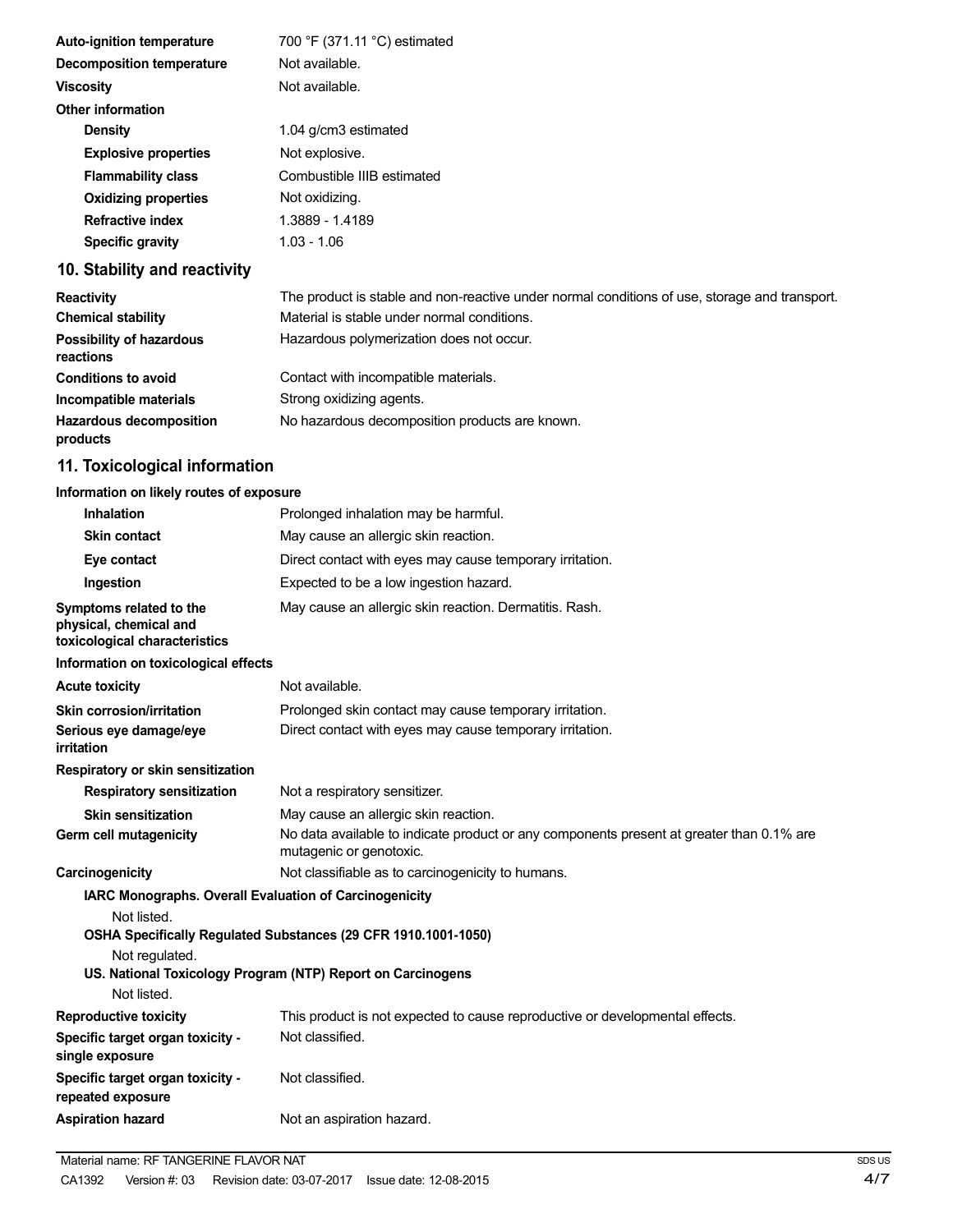| <b>Chronic effects</b>                                                | Prolonged inhalation may be harmful.                                                                                                                                                                                                                                                                                                              |
|-----------------------------------------------------------------------|---------------------------------------------------------------------------------------------------------------------------------------------------------------------------------------------------------------------------------------------------------------------------------------------------------------------------------------------------|
| 12. Ecological information                                            |                                                                                                                                                                                                                                                                                                                                                   |
| <b>Ecotoxicity</b>                                                    | Harmful to aquatic life with long lasting effects.                                                                                                                                                                                                                                                                                                |
| Persistence and degradability<br><b>Bioaccumulative potential</b>     |                                                                                                                                                                                                                                                                                                                                                   |
| Partition coefficient n-octanol / water (log Kow)<br>PROPYLENE GLYCOL | <b>NOM NFI</b><br>$-0.92$                                                                                                                                                                                                                                                                                                                         |
| <b>Mobility in soil</b>                                               | No data available.                                                                                                                                                                                                                                                                                                                                |
| Other adverse effects                                                 | No other adverse environmental effects (e.g. ozone depletion, photochemical ozone creation<br>potential, endocrine disruption, global warming potential) are expected from this component.                                                                                                                                                        |
| 13. Disposal considerations                                           |                                                                                                                                                                                                                                                                                                                                                   |
| <b>Disposal instructions</b>                                          | Collect and reclaim or dispose in sealed containers at licensed waste disposal site. Do not allow<br>this material to drain into sewers/water supplies. Do not contaminate ponds, waterways or ditches<br>with chemical or used container. Dispose of contents/container in accordance with<br>local/regional/national/international regulations. |
| <b>Local disposal regulations</b>                                     | Dispose in accordance with all applicable regulations.                                                                                                                                                                                                                                                                                            |
| Hazardous waste code                                                  | The waste code should be assigned in discussion between the user, the producer and the waste<br>disposal company.                                                                                                                                                                                                                                 |
| Waste from residues / unused<br>products                              | Dispose of in accordance with local regulations. Empty containers or liners may retain some<br>product residues. This material and its container must be disposed of in a safe manner (see:<br>Disposal instructions).                                                                                                                            |
| <b>Contaminated packaging</b>                                         | Since emptied containers may retain product residue, follow label warnings even after container is<br>emptied. Empty containers should be taken to an approved waste handling site for recycling or<br>disposal.                                                                                                                                  |
| 14. Transport information                                             |                                                                                                                                                                                                                                                                                                                                                   |
| <b>DOT</b>                                                            |                                                                                                                                                                                                                                                                                                                                                   |
| UN number                                                             | <b>UN3082</b>                                                                                                                                                                                                                                                                                                                                     |
| UN proper shipping name                                               | Environmentally hazardous substances, liquid, n.o.s.                                                                                                                                                                                                                                                                                              |
| Transport hazard class(es)                                            |                                                                                                                                                                                                                                                                                                                                                   |
| <b>Class</b>                                                          | 9                                                                                                                                                                                                                                                                                                                                                 |
| Subsidiary risk                                                       |                                                                                                                                                                                                                                                                                                                                                   |
| Label(s)<br>Packing group                                             | 9<br>Ш                                                                                                                                                                                                                                                                                                                                            |
| Special precautions for user                                          | Read safety instructions, SDS and emergency procedures before handling.                                                                                                                                                                                                                                                                           |
| <b>Special provisions</b>                                             | 8, 146, 335, IB3, T4, TP1, TP29                                                                                                                                                                                                                                                                                                                   |
| <b>Packaging exceptions</b>                                           | 155                                                                                                                                                                                                                                                                                                                                               |
| Packaging non bulk                                                    | 203                                                                                                                                                                                                                                                                                                                                               |
| Packaging bulk                                                        | 241                                                                                                                                                                                                                                                                                                                                               |
| <b>IATA</b>                                                           |                                                                                                                                                                                                                                                                                                                                                   |
| UN number                                                             | <b>UN3082</b>                                                                                                                                                                                                                                                                                                                                     |
| UN proper shipping name<br>Transport hazard class(es)                 | Environmentally hazardous substance, liquid, n.o.s.                                                                                                                                                                                                                                                                                               |
| <b>Class</b>                                                          | 9                                                                                                                                                                                                                                                                                                                                                 |
| Subsidiary risk                                                       |                                                                                                                                                                                                                                                                                                                                                   |
| Packing group<br><b>Environmental hazards</b>                         | Ш<br>Yes                                                                                                                                                                                                                                                                                                                                          |
| <b>ERG Code</b>                                                       | 9L                                                                                                                                                                                                                                                                                                                                                |
| Special precautions for user<br><b>Other information</b>              | Read safety instructions, SDS and emergency procedures before handling.                                                                                                                                                                                                                                                                           |
| Passenger and cargo<br>aircraft                                       | Allowed with restrictions.                                                                                                                                                                                                                                                                                                                        |
| Cargo aircraft only                                                   | Allowed with restrictions.                                                                                                                                                                                                                                                                                                                        |
| <b>IMDG</b>                                                           |                                                                                                                                                                                                                                                                                                                                                   |
| <b>UN number</b>                                                      | <b>UN3082</b>                                                                                                                                                                                                                                                                                                                                     |
| UN proper shipping name<br><b>Transport hazard class(es)</b>          | ENVIRONMENTALLY HAZARDOUS SUBSTANCE, LIQUID, N.O.S., MARINE POLLUTANT                                                                                                                                                                                                                                                                             |
| <b>Class</b>                                                          | 9                                                                                                                                                                                                                                                                                                                                                 |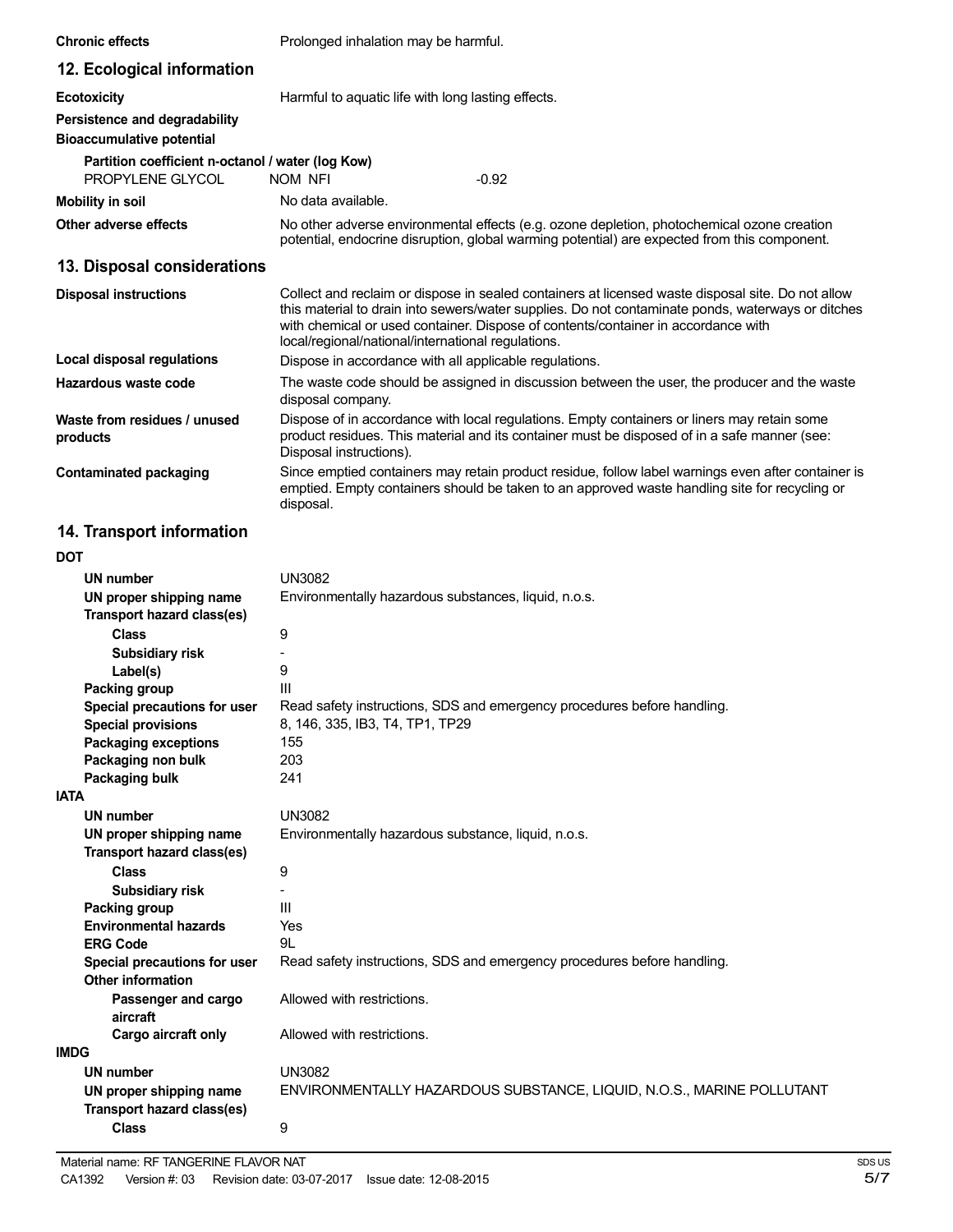**Subsidiary risk Packing group Environmental hazards Marine pollutant EmS**

- III

Yes F-A, S-F

Not established.

**Special precautions for user Transport in bulk according to Annex II of MARPOL 73/78 and the IBC Code DOT; IATA; IMDG**



#### **Marine pollutant**



IMDG Regulated Marine Pollutant.

### **15. Regulatory information**

**US federal regulations**

This product is a "Hazardous Chemical" as defined by the OSHA Hazard Communication Standard, 29 CFR 1910.1200.

Read safety instructions, SDS and emergency procedures before handling.

### **TSCA Section 12(b) Export Notification (40 CFR 707, Subpt. D)**

Not regulated.

**CERCLA Hazardous Substance List (40 CFR 302.4)**

Not listed.

### **SARA 304 Emergency release notification**

Not regulated.

**OSHA Specifically Regulated Substances (29 CFR 1910.1001-1050)**

No

Not regulated.

# **Superfund Amendments and Reauthorization Act of 1986 (SARA)**

**Hazard categories** Immediate Hazard - Yes

Delayed Hazard - No Fire Hazard - No Pressure Hazard - No Reactivity Hazard - No

# **SARA 302 Extremely hazardous substance**

Not listed.

**SARA 311/312 Hazardous**

### **chemical**

**SARA 313 (TRI reporting)**

Not regulated.

SDS US 6/7